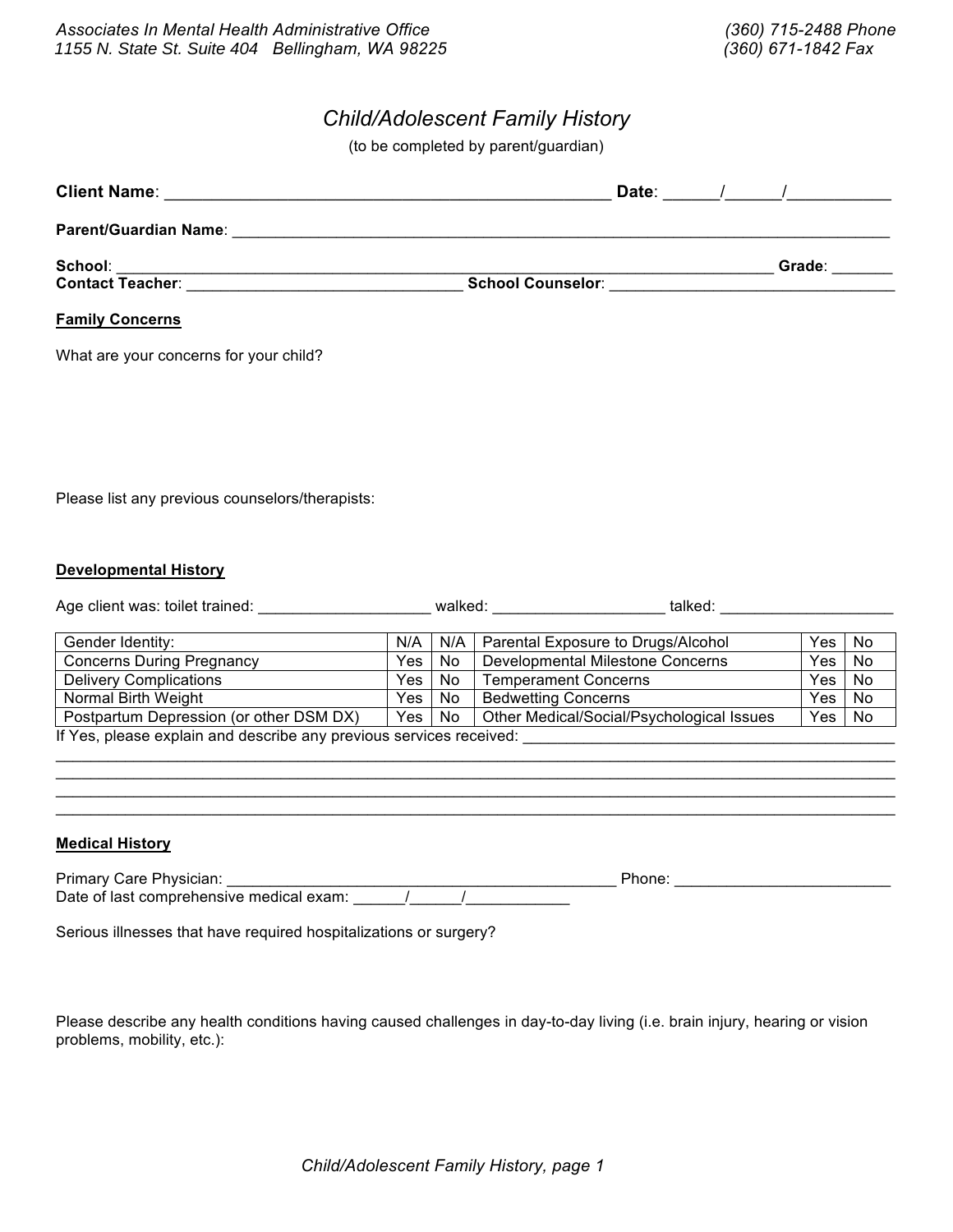# *Associates In Mental Health Administrative Office (360) 715-2488 Phone 1116 Key St Ste 204 Bellingham, WA 98225 (360) 671-1842 Fax*

Please list any medications client is currently taking:

| Name | Dosage | Frequency | Reason |
|------|--------|-----------|--------|
|      |        |           |        |
|      |        |           |        |
|      |        |           |        |
|      |        |           |        |

## **Behavioral/Trauma History**

| Suicidal Behavior                                    | Yes   | No. | Sleep Issues                        | Yes | <b>No</b> |  |
|------------------------------------------------------|-------|-----|-------------------------------------|-----|-----------|--|
| Self-injurious Behavior (I.e. head hitting, cutting) | Yes I | No  | Weight Loss/Gain Issues             | Yes | No        |  |
| Aggressiveness/Delinquency                           | Yes   | No. | <b>Disturbing Thoughts</b>          | Yes | No        |  |
| Drug/Alcohol Issues                                  | Yes   | No. | <b>Panic/Anxiety Attacks</b>        | Yes | No        |  |
| Runaway Behavior                                     | Yes   | No  | Hallucinations/Delusions            | Yes | No        |  |
| <b>Acting Out Sexually</b>                           | Yes   | No. | Past Psychiatric Hospitalization(s) | Yes | No        |  |
| <b>Other Behavioral Concerns</b>                     | Yes   | No  | <b>Other Emotional Concerns</b>     | Yes | No        |  |
| If Yes, please explain:                              |       |     |                                     |     |           |  |

 $\mathcal{L}_\mathcal{L} = \mathcal{L}_\mathcal{L} = \mathcal{L}_\mathcal{L} = \mathcal{L}_\mathcal{L} = \mathcal{L}_\mathcal{L} = \mathcal{L}_\mathcal{L} = \mathcal{L}_\mathcal{L} = \mathcal{L}_\mathcal{L} = \mathcal{L}_\mathcal{L} = \mathcal{L}_\mathcal{L} = \mathcal{L}_\mathcal{L} = \mathcal{L}_\mathcal{L} = \mathcal{L}_\mathcal{L} = \mathcal{L}_\mathcal{L} = \mathcal{L}_\mathcal{L} = \mathcal{L}_\mathcal{L} = \mathcal{L}_\mathcal{L}$  $\mathcal{L}_\mathcal{L} = \{ \mathcal{L}_\mathcal{L} = \{ \mathcal{L}_\mathcal{L} = \{ \mathcal{L}_\mathcal{L} = \{ \mathcal{L}_\mathcal{L} = \{ \mathcal{L}_\mathcal{L} = \{ \mathcal{L}_\mathcal{L} = \{ \mathcal{L}_\mathcal{L} = \{ \mathcal{L}_\mathcal{L} = \{ \mathcal{L}_\mathcal{L} = \{ \mathcal{L}_\mathcal{L} = \{ \mathcal{L}_\mathcal{L} = \{ \mathcal{L}_\mathcal{L} = \{ \mathcal{L}_\mathcal{L} = \{ \mathcal{L}_\mathcal{$  $\mathcal{L}_\text{max}$  , and the set of the set of the set of the set of the set of the set of the set of the set of the set of the set of the set of the set of the set of the set of the set of the set of the set of the set of the  $\mathcal{L}_\text{max}$  , and the set of the set of the set of the set of the set of the set of the set of the set of the set of the set of the set of the set of the set of the set of the set of the set of the set of the set of the

| Witness to Violence       | Yes   | No  | Deaths/Losses (Including Pets) | Yes | <b>No</b> |
|---------------------------|-------|-----|--------------------------------|-----|-----------|
| History of Physical Abuse | Yes ' | No. | Multiple Moves/Loss of Housing | Yes | No        |
| History of Sexual Abuse   | Yes   | No. | l Extreme Financial Difficulty | Yes | No        |
| History of Peer Abuse     | Yes   | No. | Multiple Job Losses in Family  | Yes | No        |
| If Yes, please explain:   |       |     |                                |     |           |

 $\mathcal{L}_\text{max}$  , and the set of the set of the set of the set of the set of the set of the set of the set of the set of the set of the set of the set of the set of the set of the set of the set of the set of the set of the  $\mathcal{L}_\text{max}$  , and the set of the set of the set of the set of the set of the set of the set of the set of the set of the set of the set of the set of the set of the set of the set of the set of the set of the set of the  $\mathcal{L}_\mathcal{L} = \{ \mathcal{L}_\mathcal{L} = \{ \mathcal{L}_\mathcal{L} = \{ \mathcal{L}_\mathcal{L} = \{ \mathcal{L}_\mathcal{L} = \{ \mathcal{L}_\mathcal{L} = \{ \mathcal{L}_\mathcal{L} = \{ \mathcal{L}_\mathcal{L} = \{ \mathcal{L}_\mathcal{L} = \{ \mathcal{L}_\mathcal{L} = \{ \mathcal{L}_\mathcal{L} = \{ \mathcal{L}_\mathcal{L} = \{ \mathcal{L}_\mathcal{L} = \{ \mathcal{L}_\mathcal{L} = \{ \mathcal{L}_\mathcal{$  $\mathcal{L}_\mathcal{L} = \{ \mathcal{L}_\mathcal{L} = \{ \mathcal{L}_\mathcal{L} = \{ \mathcal{L}_\mathcal{L} = \{ \mathcal{L}_\mathcal{L} = \{ \mathcal{L}_\mathcal{L} = \{ \mathcal{L}_\mathcal{L} = \{ \mathcal{L}_\mathcal{L} = \{ \mathcal{L}_\mathcal{L} = \{ \mathcal{L}_\mathcal{L} = \{ \mathcal{L}_\mathcal{L} = \{ \mathcal{L}_\mathcal{L} = \{ \mathcal{L}_\mathcal{L} = \{ \mathcal{L}_\mathcal{L} = \{ \mathcal{L}_\mathcal{$ 

#### **School History**

| Easily Motivated                 | Yes  | No        | Sometimes   | <b>IEP/504</b>                  | Yes | No | Sometimes |
|----------------------------------|------|-----------|-------------|---------------------------------|-----|----|-----------|
| Gets Along with Teachers         | Yes  | No        | Sometimes   | Behavior Plan                   | Yes | No | Sometimes |
| Peer Conflicts/Concerns          | Yes  | <b>No</b> | Sometimes I | <b>Attentional Difficulties</b> | Yes | No | Sometimes |
| Academic Challenges              | Yes. | No        | Sometimes   | Other                           | Yes | No | Sometimes |
| If Yes/Sometimes please explain: |      |           |             |                                 |     |    |           |

 $\mathcal{L}_\text{max}$  , and the set of the set of the set of the set of the set of the set of the set of the set of the set of the set of the set of the set of the set of the set of the set of the set of the set of the set of the  $\mathcal{L}_\mathcal{L} = \mathcal{L}_\mathcal{L} = \mathcal{L}_\mathcal{L} = \mathcal{L}_\mathcal{L} = \mathcal{L}_\mathcal{L} = \mathcal{L}_\mathcal{L} = \mathcal{L}_\mathcal{L} = \mathcal{L}_\mathcal{L} = \mathcal{L}_\mathcal{L} = \mathcal{L}_\mathcal{L} = \mathcal{L}_\mathcal{L} = \mathcal{L}_\mathcal{L} = \mathcal{L}_\mathcal{L} = \mathcal{L}_\mathcal{L} = \mathcal{L}_\mathcal{L} = \mathcal{L}_\mathcal{L} = \mathcal{L}_\mathcal{L}$  $\mathcal{L}_\mathcal{L} = \mathcal{L}_\mathcal{L} = \mathcal{L}_\mathcal{L} = \mathcal{L}_\mathcal{L} = \mathcal{L}_\mathcal{L} = \mathcal{L}_\mathcal{L} = \mathcal{L}_\mathcal{L} = \mathcal{L}_\mathcal{L} = \mathcal{L}_\mathcal{L} = \mathcal{L}_\mathcal{L} = \mathcal{L}_\mathcal{L} = \mathcal{L}_\mathcal{L} = \mathcal{L}_\mathcal{L} = \mathcal{L}_\mathcal{L} = \mathcal{L}_\mathcal{L} = \mathcal{L}_\mathcal{L} = \mathcal{L}_\mathcal{L}$  $\mathcal{L}_\mathcal{L} = \{ \mathcal{L}_\mathcal{L} = \{ \mathcal{L}_\mathcal{L} = \{ \mathcal{L}_\mathcal{L} = \{ \mathcal{L}_\mathcal{L} = \{ \mathcal{L}_\mathcal{L} = \{ \mathcal{L}_\mathcal{L} = \{ \mathcal{L}_\mathcal{L} = \{ \mathcal{L}_\mathcal{L} = \{ \mathcal{L}_\mathcal{L} = \{ \mathcal{L}_\mathcal{L} = \{ \mathcal{L}_\mathcal{L} = \{ \mathcal{L}_\mathcal{L} = \{ \mathcal{L}_\mathcal{L} = \{ \mathcal{L}_\mathcal{$ 

If Yes/Sometimes, please explain: \_\_\_\_\_\_\_\_\_\_\_\_\_\_\_\_\_\_\_\_\_\_\_\_\_\_\_\_\_\_\_\_\_\_\_\_\_\_\_\_\_\_\_\_\_\_\_\_\_\_\_\_\_\_\_\_\_\_\_\_\_\_\_\_\_\_\_\_\_

### **Family History**

| <b>Biological Mother</b>     |      |     |                              |     |    |
|------------------------------|------|-----|------------------------------|-----|----|
| <b>Abuse/Neglect History</b> | Yes  | No  | <b>Suicidality History</b>   | Yes | No |
| Sexual Abuse History         | Yes  | No  | <b>Learning Disabilities</b> | Yes | No |
| Alcohol/Drug Abuse History   | Yes  | No. | Divorces/Separations         | Yes | No |
| <b>Mental Health History</b> | Yes. | No. | Other (Medical/Social/Legal) | Yes | No |
| If Yes, please explain:      |      |     |                              |     |    |

 $\mathcal{L}_\text{max}$  , and the set of the set of the set of the set of the set of the set of the set of the set of the set of the set of the set of the set of the set of the set of the set of the set of the set of the set of the  $\mathcal{L}_\mathcal{L} = \mathcal{L}_\mathcal{L} = \mathcal{L}_\mathcal{L} = \mathcal{L}_\mathcal{L} = \mathcal{L}_\mathcal{L} = \mathcal{L}_\mathcal{L} = \mathcal{L}_\mathcal{L} = \mathcal{L}_\mathcal{L} = \mathcal{L}_\mathcal{L} = \mathcal{L}_\mathcal{L} = \mathcal{L}_\mathcal{L} = \mathcal{L}_\mathcal{L} = \mathcal{L}_\mathcal{L} = \mathcal{L}_\mathcal{L} = \mathcal{L}_\mathcal{L} = \mathcal{L}_\mathcal{L} = \mathcal{L}_\mathcal{L}$  $\mathcal{L}_\mathcal{L} = \{ \mathcal{L}_\mathcal{L} = \{ \mathcal{L}_\mathcal{L} = \{ \mathcal{L}_\mathcal{L} = \{ \mathcal{L}_\mathcal{L} = \{ \mathcal{L}_\mathcal{L} = \{ \mathcal{L}_\mathcal{L} = \{ \mathcal{L}_\mathcal{L} = \{ \mathcal{L}_\mathcal{L} = \{ \mathcal{L}_\mathcal{L} = \{ \mathcal{L}_\mathcal{L} = \{ \mathcal{L}_\mathcal{L} = \{ \mathcal{L}_\mathcal{L} = \{ \mathcal{L}_\mathcal{L} = \{ \mathcal{L}_\mathcal{$ 

\_\_\_\_\_\_\_\_\_\_\_\_\_\_\_\_\_\_\_\_\_\_\_\_\_\_\_\_\_\_\_\_\_\_\_\_\_\_\_\_\_\_\_\_\_\_\_\_\_\_\_\_\_\_\_\_\_\_\_\_\_\_\_\_\_\_\_\_\_\_\_\_\_\_\_\_\_\_\_\_\_\_\_\_\_\_\_\_\_\_\_\_\_\_\_\_\_